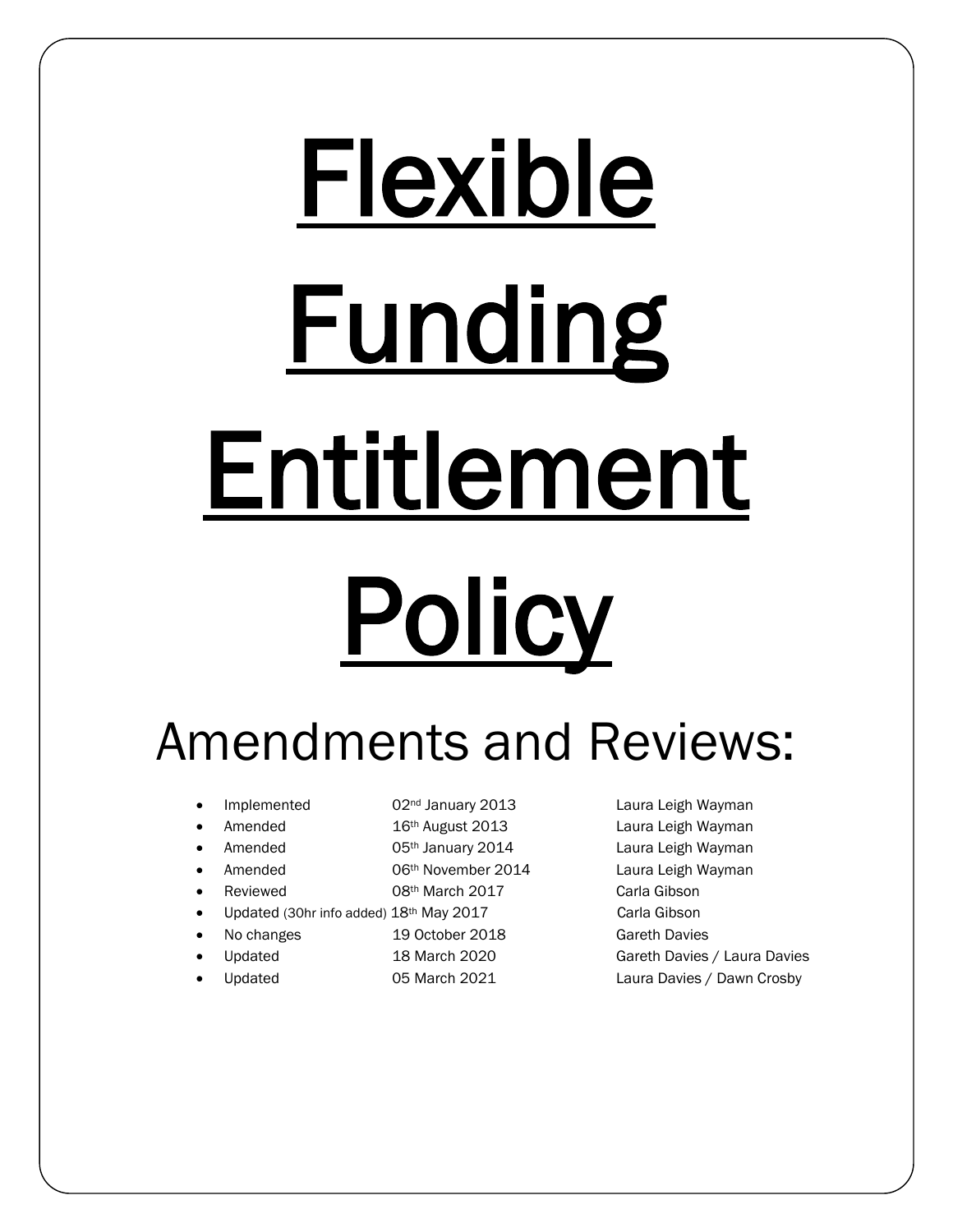## Child's Play Private Nursery

Policies and Procedures

### Flexible Funding Entitlement Policy

All three and four year old's in England are entitled to funded, part-time Early Learning, Care and Development the term after their third birthday. It lasts for three terms, until the child reaches statutory school age. Some qualifying 2 year old's are also eligible for this Early Start Education fund. Children can currently attend on a part-time basis for 15 hours a week, for 38 weeks a year which can be taken flexibly over a minimum of two days during term times only. Funded early years entitlement can currently be taken at Child's Play Private Nursery, a minimum of 5 hour session applies on anyone day.

From September 2017, the 30 hour hours of free childcare will be available to parents and carers of 3 and 4 year old's where both parents are working (or the sole parent in alone parent family).

Child's Play Private Nursery DOES offer a 'stretched funding offer', to families who want to attend all year around with set weekly costs. We only offer this out to families and children who attend MORE than the Free only entitlement places, this is a minimum of 5hr+ per week.

#### Funded Session Times:

- 5hr Am Session- 8.00-1.00pm (all stretched hours are given via these sessions/ times)
- 5hr Pm Session- 1.00-6.00pm (all stretched hours are given via these sessions/ times)
- 10hr FD Session- 8.00-6.00pm
- 3hr Am Session- 8.30am 11.30am (only available to grant only sessions, not stretched)
- 3hr PM session- 1.30pm to 4.30pm (only available to grant only sessions, not stretched)

#### Qualifying Criteria:

2-year old's- will receive the funding after completing an 'application for eligibility checking' via the Local Authority Education and School Places Team. As qualifying Criteria applies. (Refer to specific form for details) it is not universally available to every child. This information is available on our website and given to parents/families during the initial showarounds.

**3-5-year old's-** No qualifying criteria applies. Funding will commence the term after his/her  $3<sup>rd</sup>$ birthday.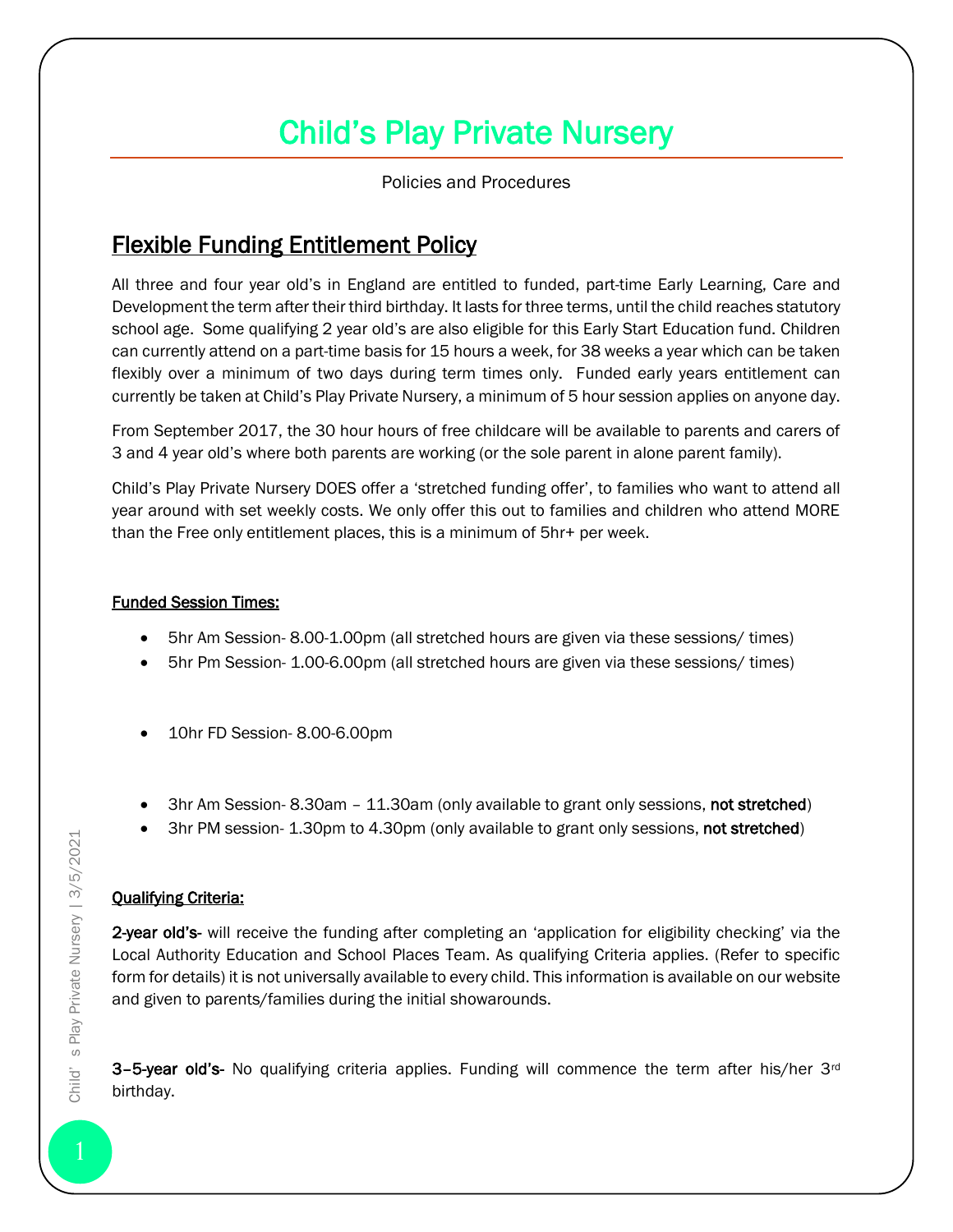30 hours for 3- and 4-year old's - will receive the funding after completing an 'application for eligibility checking' via the Local Authority Education and School Places Team. As qualifying Criteria applies. (Refer to specific form for details) it is not universally available to every child. This information is available on our website and given to parents/families during the initial show arounds.

#### Membership fees:

Families who receive FFE only DO NOT have to pay Child's Play Private Nurseries the Membership/registration fee as seen in the T&Cs and have the right to opt out. All other families MUST pay this fee before their registration form is accepted and Nursery place is accepted.

If families which to access additional services within the nursery provision they must pay these charges and these fall into the termination of place clause as seen in the T&Cs.

As soon as a family books in for extra sessions on a permanent or prolonged basis which are not FFE only sessions, the amount automatically becomes payable and will be charged on the next invoice.

#### Termination of place & Change of contracted sessions:

Twelve (12) weeks written notice MUST be provided to the setting manager, otherwise you will continue to be charged at your current contract arrangements. We do not accept verbal communications; it must be in writing.

FFE sessions are exempt from the termination notice, from Durham County Council in line with their Local Authority guidance, they ARE NOT however exempt for Hartlepool Council, her four (4) weeks' notice must be given.

Food and snack charges ARE NOT exempt from the normal the notice period mentioned in the first paragraph of this section.

Where you want to update your contract (add additional or reduce days) this can be arranged via written contact with the manager who will make the arrangements and update your contractual information in the settings diaries and forecasts. (minimum of 4 weeks' notice is required.)

#### 2021-2022 Split offer information

Dates from 01 April 2021 to 31 March 2022

Below shows how the entitlement is split across all nursery provisions. Note that the charges across provisions and terms will change and differ given the funding received for the funded education offer as well as term length inclusive of holiday period prior to the next term.

Appendix 1: Chester Le Street

Appendix 2: Seaham

Appendix 3: Ferryhill